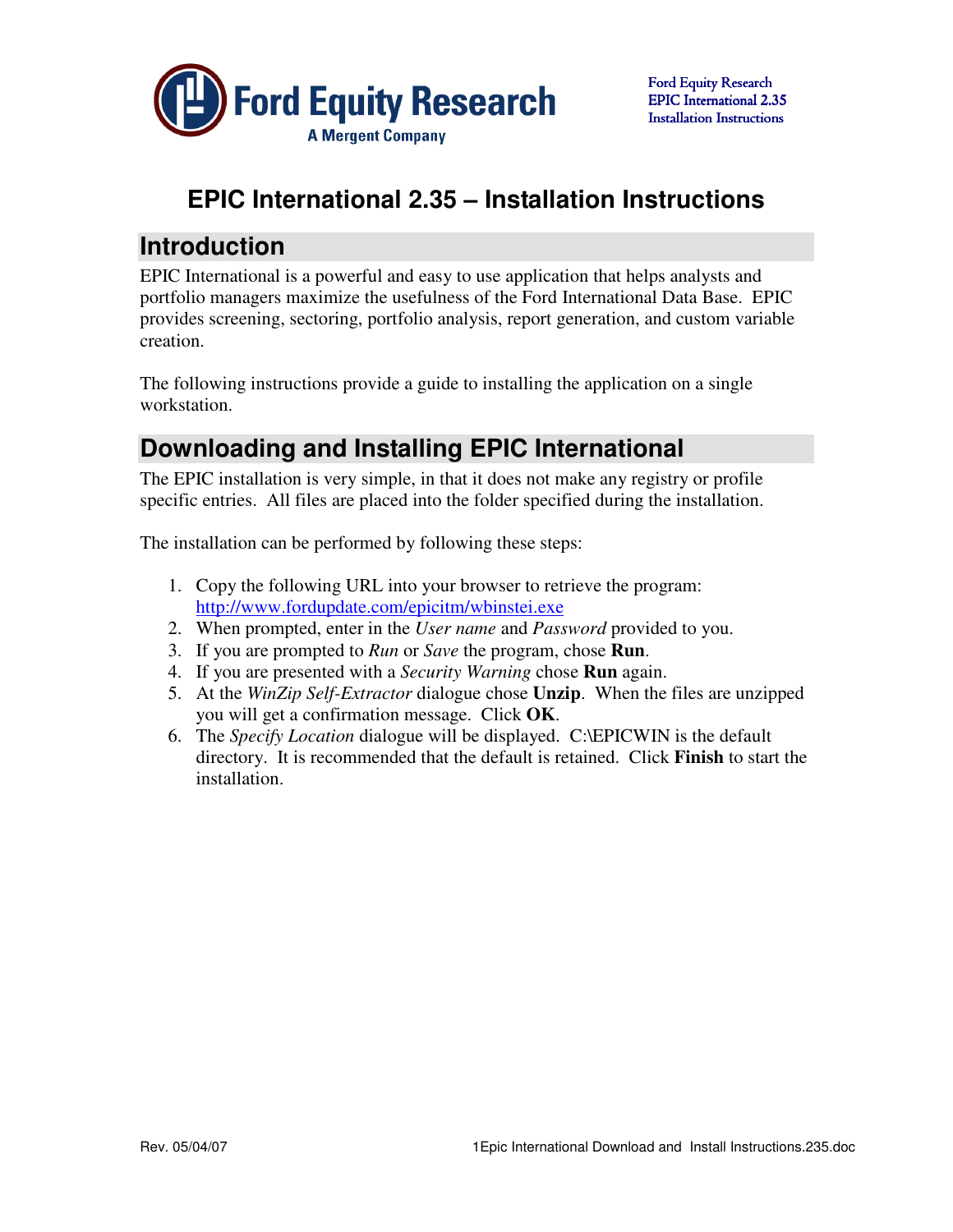

Ford Equity Research EPIC International 2.35 EPIC International 2.35 Installation Instructions

| <b>Specify Location</b> |                                                                                                               |
|-------------------------|---------------------------------------------------------------------------------------------------------------|
| 므<br>g<br>g<br>₽        | Please specify the drive and folder where you want to install<br><b>EPIC/International.</b><br>c:\epicwin<br> |
|                         | Einish<br>Cancel<br><back< th=""></back<>                                                                     |

7. When the installation completes you should see the following dialogue box. You now need to download a database before you can start using EPIC International.

| 鳳<br>髙 | Installation successful EPIC/International for Windows<br>is installed and ready for you to use. To invoke<br>EPIC/International, from the Start menu choose Programs ><br>Ford Investor Services > EPIC-International for Windows. |
|--------|-------------------------------------------------------------------------------------------------------------------------------------------------------------------------------------------------------------------------------------|
|        |                                                                                                                                                                                                                                     |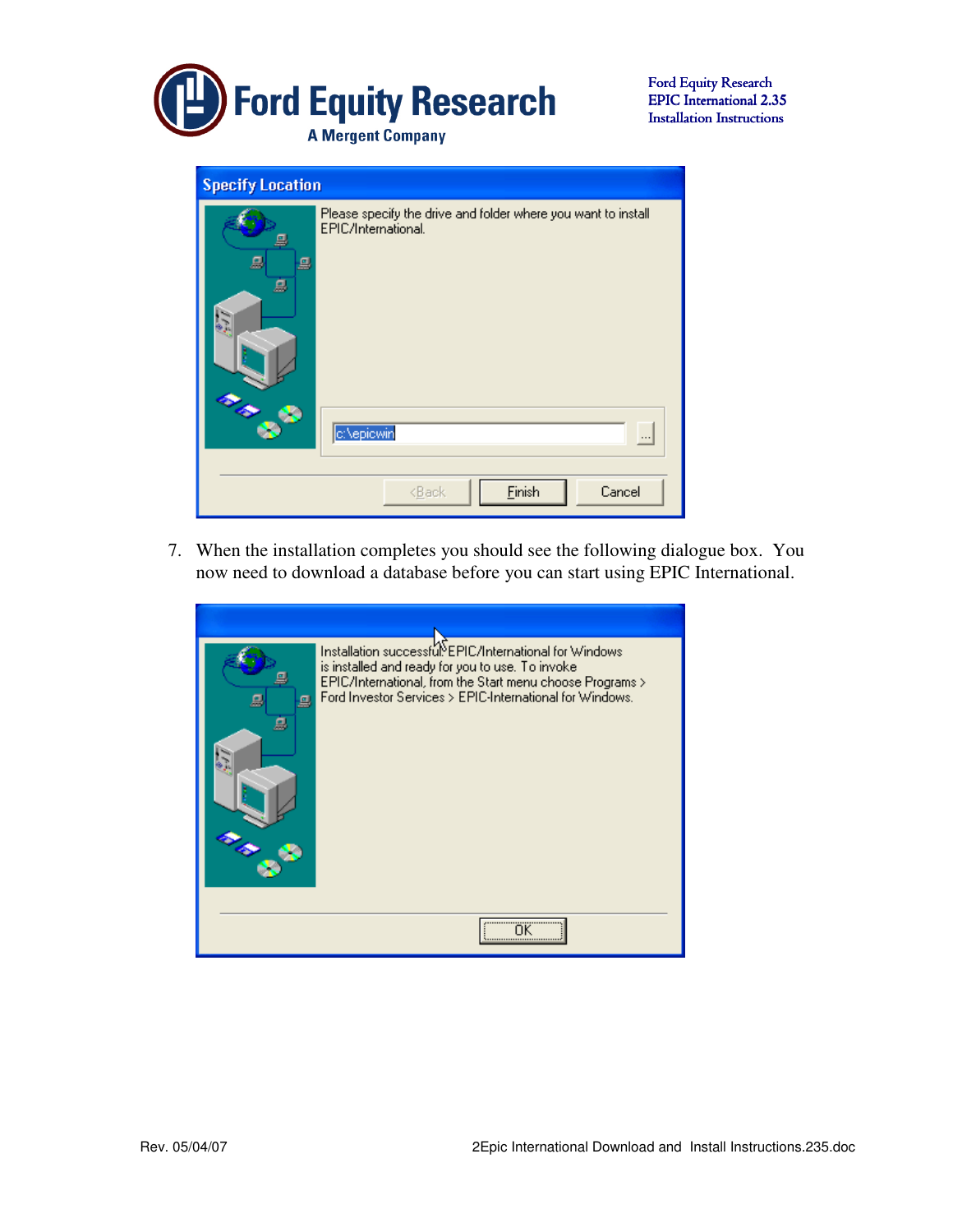

### **Downloading the Database**

Once Epic International is installed it needs a database before it can be opened.

- 1. This step depends on which database you are installed on.
	- a. For International data copy the following URL into your browser to retrieve the database:

http://www.fordupdate.com/epicitm/epicidat.exe

b. For Global data copy the following URL into your browser to retrieve the database:

http://www.fordupdate.com/epicgtm/epicgdat.exe

- 2. When prompted, enter in the *User name* and *Password* provided to you.
- 3. If you are prompted to *Run* or *Save* the program, chose **Run**.
- 4. If you are presented with a *Security Warning* chose **Run** again.
- 5. At the *WinZip Self-Extractor* dialogue chose **Unzip**. The default directory is c:\epicwin.
- 6. When the file is extracted you will get a message "1 File(s) extracted successfully." Click **OK** then **Close** the *WinZip Self-Extractor*.

### **Database Updates**

The value of the EPIC International application comes from the data provided from Ford Equity Research twice a month. Therefore it is important that the user is able to download the data from Ford's internet site to update EPIC.

The data is available at: www.fordupdate.com.

The databases can be retrieved using the steps outlined above, in the *Downloading the Database* section. The data can also be retrieved by browsing to www.fordupdate.com and clicking on the **EPIC/International** link.